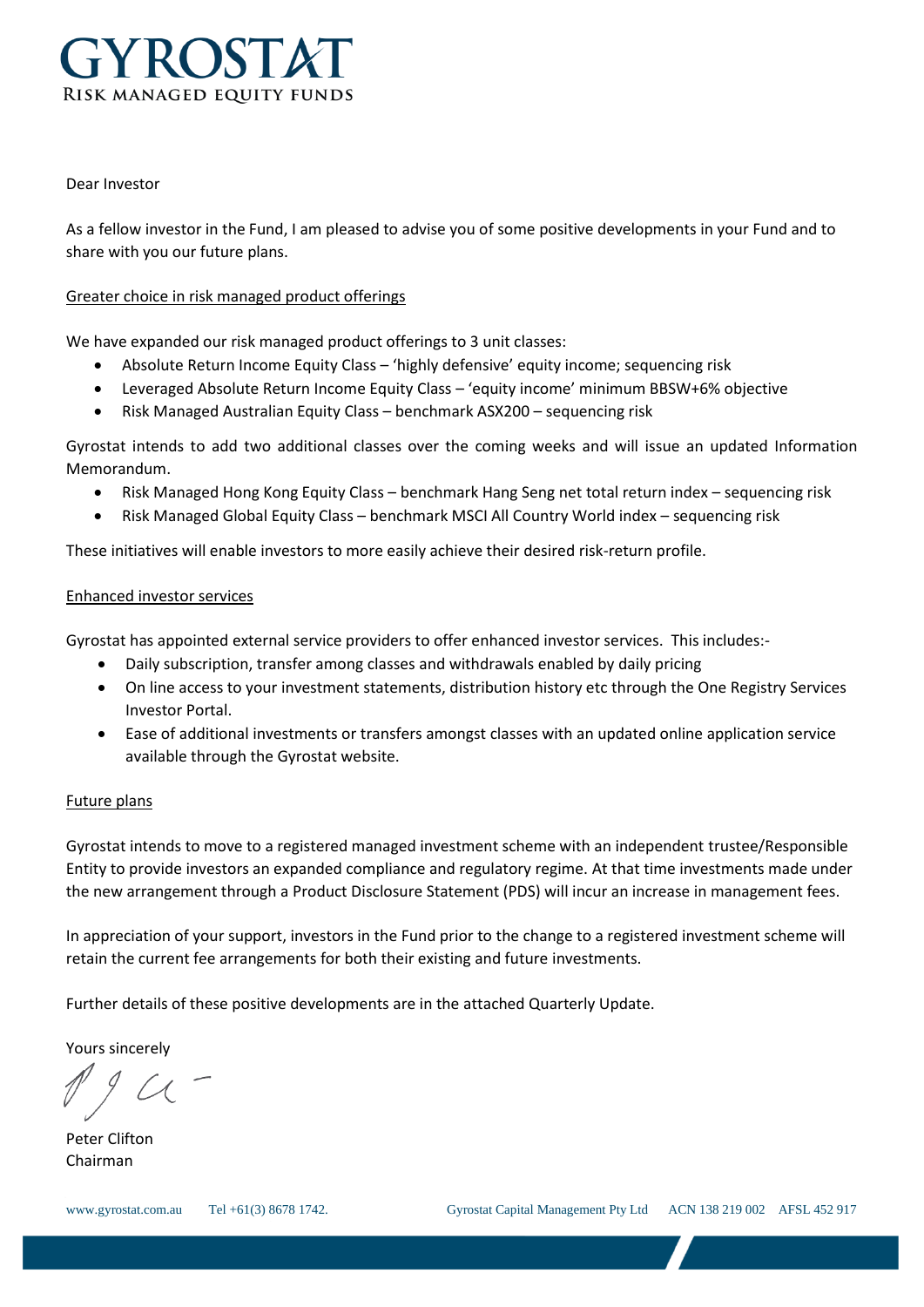# MARCH 2021 QUARTERLY UPDATE

#### Expanding investment fund classes and investor support

### Risk managed investment philosophy

Gyrostat Capital's investment philosophy is founded on the belief that conventional portfolio design that seeks to generate income and/or capital growth is prone to undesirable volatility and large negative shocks. Gyrostat Capital aims to mitigate and control this volatility, while achieving stable returns with regular income streams over the medium-to-long term. In designing the Fund, Gyrostat Capital seeks to provide solutions for a low interest rate environment and major market corrections. Gyrostat Capital's objective is to deliver a regular and stable income stream with capital security.

A more detailed explanation of the investment strategies is outlined in our February 2021 Gyrations publication.

<http://www.gyrostat.com.au/news/gyrations-february-2021-risk-managed-investing-expanded-unit-classes/>

# Expanded fund classes

We have expanded our product offerings from 1 March 2021 to 3 unit classes:

- Absolute Return Income Equity Class 'highly defensive' equity income; sequencing risk
- Leveraged Absolute Return Income Equity Class 'equity income' minimum BBSW+6% objective
- Risk Managed Australian Equity Class benchmark ASX200 sequencing risk

The assets and liabilities of each Class are contractually segregated under the Trust Deed and under contracts with third parties. The recourse of investors in a relevant Class is limited to the assets and liabilities of the relevant Class.

|                             | <b>Absolute Return Income</b><br><b>Equity Class</b>                                                     | <b>Levered Absolute Return</b><br><b>Income Equity Class</b>   | <b>Risk Managed Australian</b><br><b>Equity Class</b>             |
|-----------------------------|----------------------------------------------------------------------------------------------------------|----------------------------------------------------------------|-------------------------------------------------------------------|
| <b>Returns objective</b>    | 6% -8% in trending markets,<br>greater than 8% in changing<br>markets, BBSW 90 + 3% in<br>stable markets | Greater than income<br>distributions over rolling 12<br>months | Outperform ASX200<br>accumulation index over rolling<br>12 months |
| Income objective            | Minimum BBSW $90 + 3\%$                                                                                  | Minimum BBSW $90 + 6\%$                                        | ASX200 accumulation index                                         |
| <b>Protection objective</b> | No quarterly Net Asset Value<br>draw-downs exceeding 3%                                                  | No quarterly Net Asset Value<br>draw-downs exceeding 6%        | Protection always in place<br>against large losses                |
| <b>Classification</b>       | Alternative Defensive                                                                                    | Equity Income                                                  | <b>Australian Equities</b>                                        |

Full details are available in our [Information Memorandum](https://www.gyrostat.com.au/assets/Uploads/2021-03-01-Gyrostat-Risk-Managed-Equity-Fund-IM-Approved-Final.pdf)

Gyrostat intends to add two additional classes over the coming weeks and we will theb issue an updated Information Memorandum.

- Risk Managed Hong Kong Equity Class benchmark Hang Seng net total return index sequencing risk
- Risk Managed Global Equity Class benchmark MSCI All Country World index sequencing risk